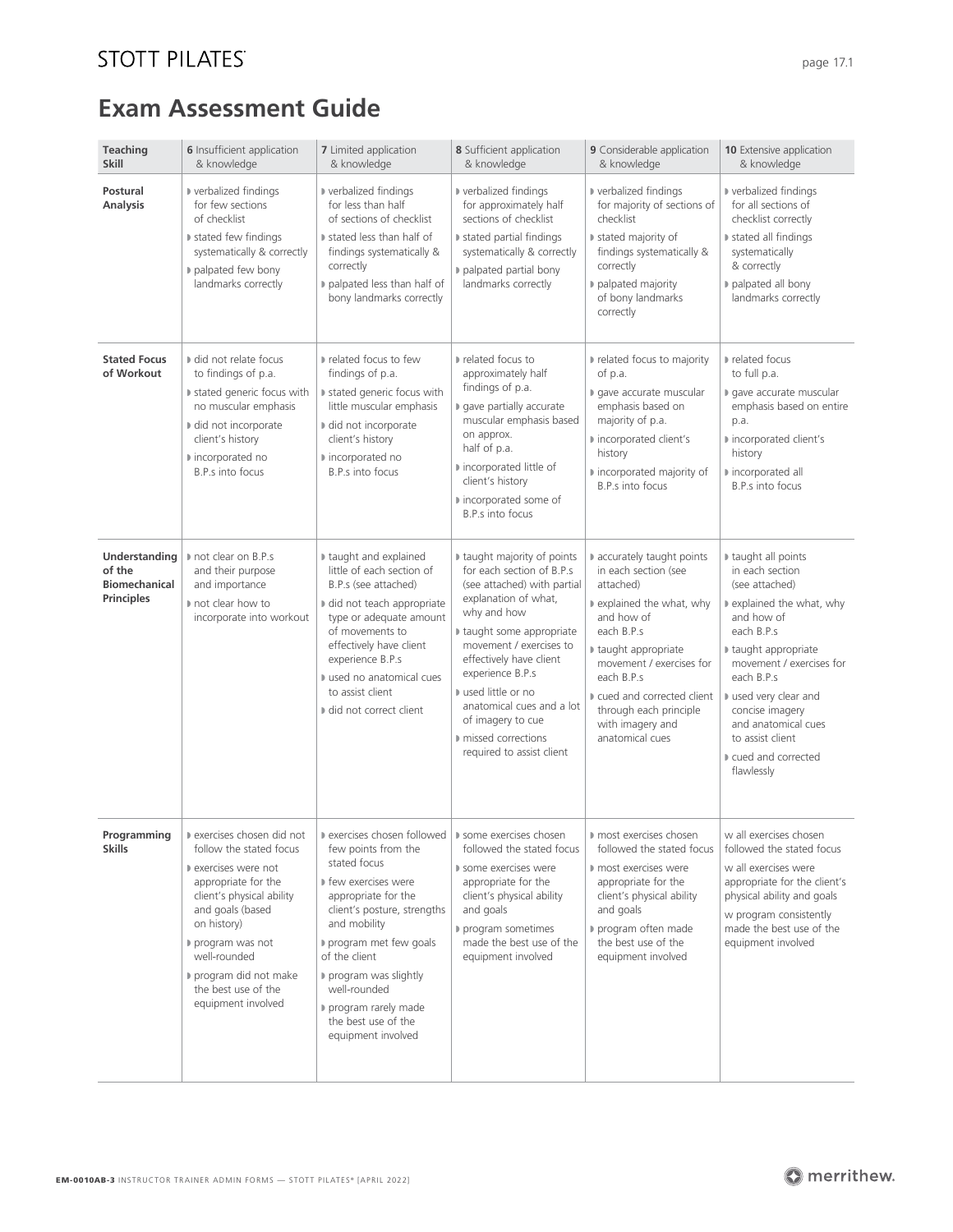## **STOTT PILATES**

### **Exam Assessment Guide** cont'd

| Teaching<br><b>Skill</b>                   | <b>6</b> Insufficient application<br>& knowledge                                                                                                                                     | <b>7</b> Limited application<br>& knowledge                                                                                                                                                                                                | 8 Sufficient application<br>& knowledge                                                                                                                                                                                                                | <b>9</b> Considerable application<br>& knowledge                                                                                                                                                                | <b>10</b> Extensive application<br>& knowledge                                                                                                                                                        |
|--------------------------------------------|--------------------------------------------------------------------------------------------------------------------------------------------------------------------------------------|--------------------------------------------------------------------------------------------------------------------------------------------------------------------------------------------------------------------------------------------|--------------------------------------------------------------------------------------------------------------------------------------------------------------------------------------------------------------------------------------------------------|-----------------------------------------------------------------------------------------------------------------------------------------------------------------------------------------------------------------|-------------------------------------------------------------------------------------------------------------------------------------------------------------------------------------------------------|
| Ability to Cue                             | ■ generic cueing<br>no imagery<br>no anatomical or<br>tactile cues<br>no cues enforced B.P.s<br>no cues specific to client<br>unable to articulate<br>effectively to client          | ■ generic cueing<br>If little imagery<br>▶ few anatomical or<br>tactile cues<br>■ few cues enforced B.P.s<br>I few cues specific<br>to client<br>unable to articulate<br>effectively to client                                             | ■ good variety of cues<br>(imagery-based,<br>tactile, anatomical)<br>majority of cues<br>enforced B.P.s<br>majority of cues<br>specific to client<br>articulated effectively to<br>client most of the time                                             | good balance of cues<br>(imagery-based,<br>tactile, anatomical)<br>majority of cues<br>enforced B.P.s<br>cues almost always<br>specific to client                                                               | lexceptional and accurate<br>cueing<br>well balanced<br>combination of cues<br>(imagery-based,<br>tactile, anatomical)<br>majority of cues<br>enforced B.P.s<br>cues always specific<br>to client     |
| Ability to<br>Correct                      | unable to correct<br>effectively<br>unable to anticipate<br>what may occur for<br>each exercise<br>unable to promote safe<br>and conscious movement                                  | unable to correct<br>effectively most of<br>the time or corrected<br>effectively for very<br>few exercises<br>unable to anticipate<br>what may occur for<br>each exercise<br>I inconsistent promotion<br>of safe and conscious<br>movement | used appropriate tools<br>to correct with adequate<br>results and for adequate<br>number of exercises<br>I has ability to anticipate<br>what may occur for<br>adequate number of<br>exercises<br>promoted safe and<br>conscious movement<br>adequately | Densured proper alignment<br>and execution for<br>majority of exercises<br>I has ability to anticipate<br>what may occur for<br>majority of exercises<br>promoted safe and<br>conscious majority of time        | always ensured proper<br>alignment and execution<br>of exercises<br>In has ability to anticipate<br>what may occur for<br>each exercise<br>promoted safe and<br>conscious movement<br>all of the time |
| Ability to<br><b>Modify for</b><br>Subject | ■ modifications were not<br>made to suit the needs<br>of the client<br>props were not used<br>effectively to assist the<br>execution of the exercise                                 | I few exercises were<br>modified appropriately<br>to suit the needs of<br>the client<br>props were seldom<br>used effectively                                                                                                              | ■ some exercises were<br>modified appropriately<br>to suit the needs of<br>the client<br>props were sometimes<br>used effectively                                                                                                                      | most exercises were<br>modified appropriately<br>to suit the needs of<br>the client<br>props were often<br>used effectively                                                                                     | levery exercise was<br>modified appropriately<br>to suit the needs of<br>the client<br>props were always<br>used effectively                                                                          |
| Knowledge<br>of Content                    | poor knowledge of<br>exercises (start positions,<br>breath patterns,<br>movement patterns)<br>unable to articulate<br>exercise essences<br>I did not answer spot<br>checks correctly | ■ inconsistent knowledge<br>of exercises (start<br>positions, breath patterns<br>movement patterns)<br>exercise essences<br>articulated little of<br>the time<br>I did not answer spot<br>checks correctly                                 | I knew adequate number<br>of exercises (start<br>positions, breath patterns,<br>movement patterns)<br>accurately articulated<br>exercise essences an<br>adequate amount of the<br>time<br>answered spot checks<br>adequately                           | I knew majority of<br>exercises (start positions,<br>breath patterns<br>movement patterns)<br>accurately articulated<br>exercise essences majority<br>of time<br>lanswered majority of spot<br>checks correctly | I knew all exercises (start<br>positions, breath patterns,<br>movement patterns)<br>accurately articulated<br>exercise essences all<br>of the time<br>answered all spot<br>checks correctly           |